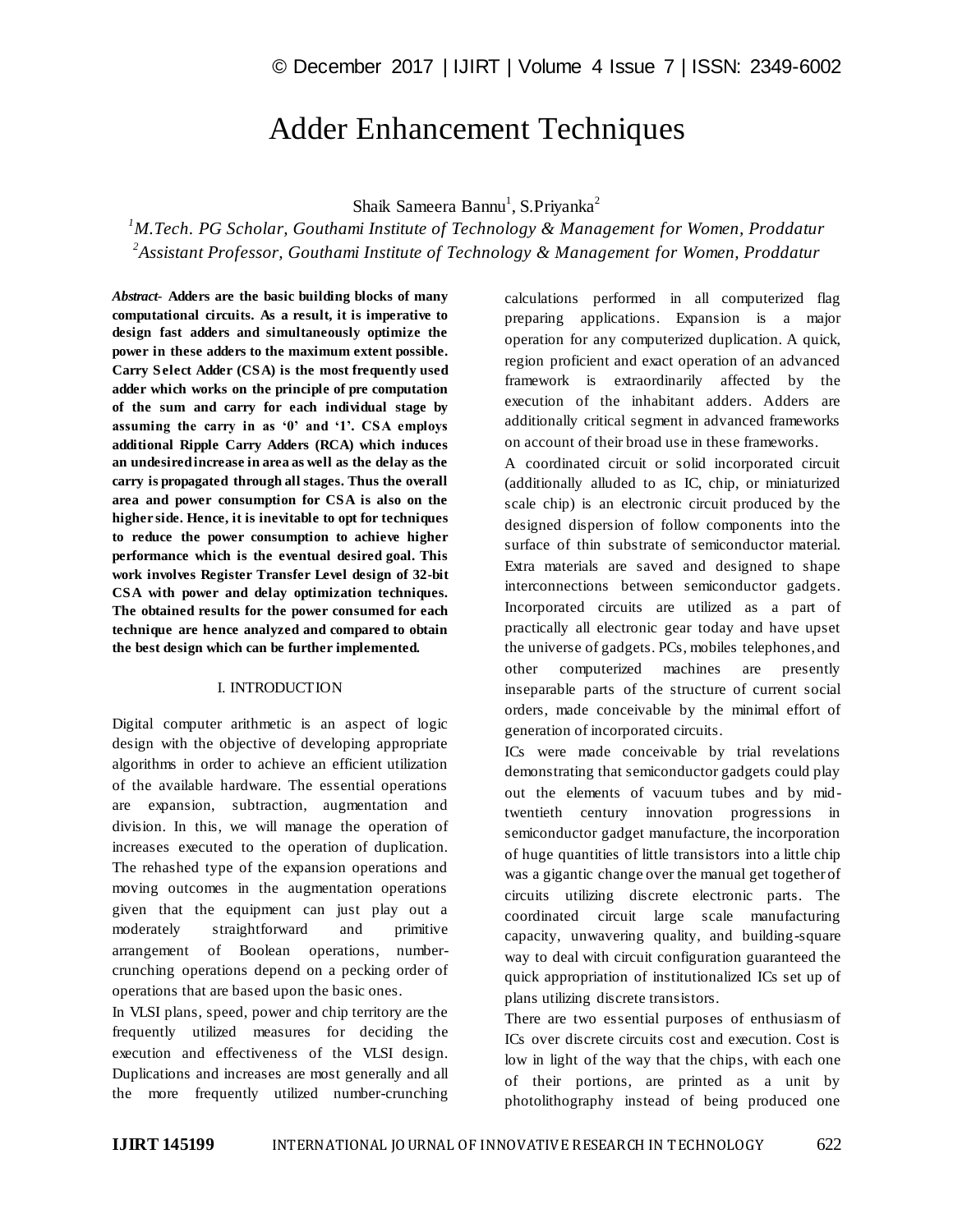transistor immediately. Moreover, substantially less materials used to build a bundled IC kick the bucket than to develop a discrete circuit. Execution is high on the grounds that the parts switch rapidly and devour little power (contrasted with their discrete counter cards) because of the little size and nearness of the segments.

The vast majority of the understudies of Electronics Engineering are presented to Integrated Circuits (IC's) at an exceptionally fundamental level, including SSI (little scale reconciliation) circuits like rationale doors or MSI (medium scale coordination) circuits like multiplexers, equality encoders and so forth.In any case, there is a ton greater world out there including scaling down at levels so extraordinary, that a micrometer and a microsecond are truly viewed as enormous! This is the universe of VLSI - Very Large Scale Integration. The article goes for attempting to acquaint Electronics Engineering understudies with the potential outcomes and the work engaged with this field.

VLSI remains for "Very Large Scale Integration". This is the field which includes pressing increasingly rationale gadgets into littler and littler territories. Because of VLSI, circuits that would have consumed boardfuls of room would now be able to be put into a little space couple of millimeters over! This has opened up a major chance to do things that were unrealistic some time recently. VLSI circuits are wherever ... your PC, your auto, your fresh out of the box new best in class advanced camera, the phones, and what have you. This includes a considerable measure of ability on many fronts inside a similar field, which we will take a gander at in later areas. VLSI has been around for quite a while, there is nothing surprising about it ... in any case, as a symptom of advances in the realm of PCs, there has been an emotional multiplication of instruments that can be utilized to outline VLSI circuits. Close by, complying with Moore's law, the ability of an IC has expanded exponentially finished the years, as far as calculation control, use of accessible region, yield. The consolidated impact of these two advances is that individuals would now be able to put assorted usefulness into the IC's, opening up new boondocks. Cases are inserted frameworks, where insightful gadgets are put inside ordinary items, and omnipresent processing where little registering gadgets multiply to such a degree, to the point that

even the shoes you wear may really accomplish something valuable like checking your heartbeats! These two fields are benevolent a related and getting into their portrayal can without much of a stretch prompt another article.

## II. LITERATURE SURVEY

Seji Kahihara and Tsutomu Sasao, "On the adders with minimum tests", IEEE Proceedings of the 5th Asian Test Symposium 1997.

This paper considers two kinds of n-bit adders, ripple deliver adders and cascaded bring appearance- exams in advance adders, with minimum for caught-at fault fashions. In the first part, we present two styles of complete adders consisting of five gates, and display their minimality. We additionally prove that one of the fill adders can be tested through only 3 test styles for single stuck-at faults. We additionally gift two styles of four-bit carry look-ahead adders and their minimal checks. In the second one part, we recall the tests for the cascaded adders, an n-bit ripple convey adder and a 4m-bit cascaded convey look in advance adders. These exams are extensively smaller than formerly published ones.

ln this paper, numerous training of parallel, synchronous adders are surveyed based on their energy, delay and place traits. The adders studied consist of the linear time ripple deliver and manchester carry chain adders, the rectangular-root time convey skip aind convey choose adders, the logarithmic time bring look beforehand adder and its versions, and the steady time signed digit and convey-save adders. Most of the studies within the previous few decades has targeting lowering the postpone of addition. With the rising popularity of transportable computer systems, however, the emphasis is on both high speed and low energy operation. In this paper we undertake a uniform static CMOS format method wherein brief circuit strength minimization is used as the optimization criterion. The relative deserves of the different adders are evaluated through acting an in depth transistor-degree simulation of the adders the use of HSPICE. Among the 2's complement adders, a variant of the convey lookahead adder, called ELM, was found to have the fine strength-put off product. In view of the consequences of our investigations, a major snake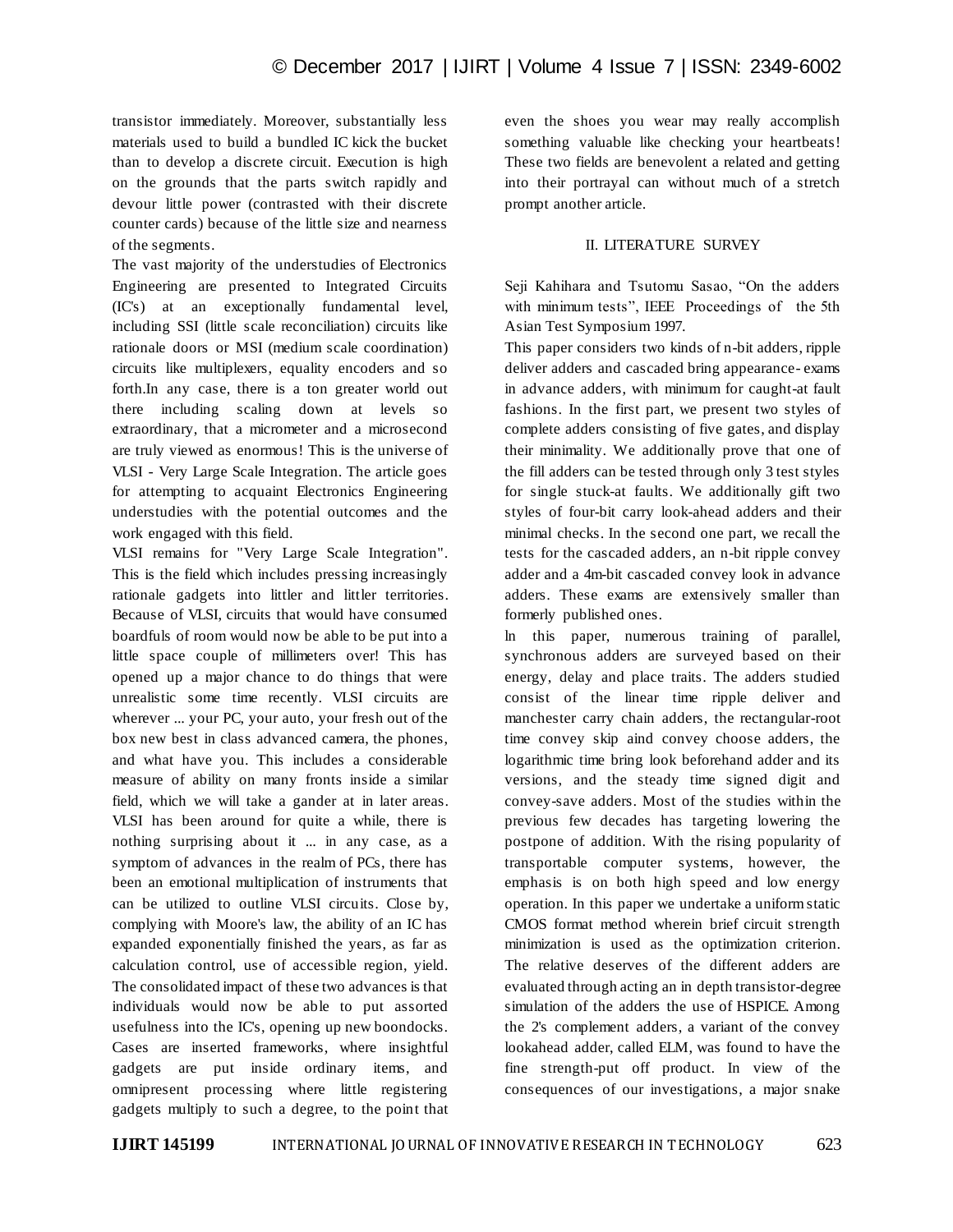design range is defined from which a modeler can pick a viper with the coveted qualities.

Jucemar Monteiro, José Luís Güntzel Luciano Agostini, "A1CSA: Energy-Efficient Fast Adder design for Cell-Based VLSI Design" Electronics, Circuits And Systems. Energy-green fast adders are wanted within the layout of battery-powered portable gadgets. Although many speedy adder architectures exist, maximum of them require transistor-level optimizations that prevent their synthesis in a standard-mobile waft. This paper presents energyefficient Add-One Carry-Select Adders (A1CSA and A1CSAH) desirable for fashionable-cells synthesis. Synthesis consequences demonstrated that the A1CSA is the littlest rapid viper requiring, by and large, 22.2% less area than the Carry-Select Adder. They also demonstrated that the A1CSAH is, on normal, 10.Eight% faster and three.Four% additional vitality productive than the Carry-Lookahead Adder, as a result comparing to the decent inclination for intemperate speed and high performance addition.

James Levy and Jabulani Nyathi, "A High Performance, Low Area Overhead Carry Look-ahead Adder.

Adders are some of the maximum important records path circuits requiring massive design effort with a purpose to "squeeze" out as an awful lot performance advantage as feasible. Many adder designs control excessive overall performance via reducing the put off of the essential route, an effort that outcomes in high place overhead in most instances. In this paper we present a carry lookahead adder (CLA) with a prediction scheme that consequences in stepped forward performance and coffee location overhead. Carry prediction permits for the discount of the carry circuitry inside a block whilst reducing the postpone worried inside the era of the bring-out to the subsequent blocks. We have finished simulations of a 16-bit adder and recorded overall performance enhancements of 67% in propagating the deliver and producing the sum whilst in comparison with the conventional (fixed group- 4) CLA designed inside the equal generation D.C.Chen, L.M.Guerra, E. H.Ng, M. Potkonjak, D. P.Schultz and J. M. Rabaey, "An integrated device for fast prototyping of excessive overall performance algorithm Specific statistics paths," in Proc. Application Specific Array Processors,Aug 1992, pp. 134-148.

A framework has been created which focus es on the rapid prototyping of unreasonable execution insights calculation units that are common to constant advanced flag preparing applications. The equipment stage of the contraption is a possess group of multiprocessor incorporated circuits. The prototype chip of this family consists of eight processors connected thru a dynamically managed crossbar transfer. With a most clock charge of 25 MHz, ii can help a computation fee of 200 MIPS and might maintain a facts I/O bandwidth of four hundred MByte/sec. An assembler and simulator provide lowdegree programmability of the hardware. A compiler which takes enter defined in the high-level facts go with the flow language Silage, and plays estimation, adjustments, partitioning, mission, and scheduling earlier than producing assembly code, presents an automatic software program compilation M.D. Ercegovac and T. Lang, "Digital Arithmetic." San Francisco: Morgan Daufmann.

Digital arithmetic performs an crucial role inside the layout of trendy-purpose digital processors and of embedded systems for signal processing, pics, and communications. Regardless of a develop group of records in virtual science, each new age of processors or virtual frameworks makes new number juggling format inconveniences. Planners, analysts, and graduate understudies will discover solid responses to those issues in this complete, modern day exposition of virtual arithmetic.Ercegovac and Lang, of the field's main specialists, supply a unified treatment of digital mathematics, tying underlying theory to layout exercise in a generation-unbiased way. They consistently use an algorithmic approach in defining mathematics operations, illustrate ideas with examples of designs at the common sense degree, and discuss fee/performance traits throughout. Students and working towards designers alike will find Digital Arithmetic a definitive reference and a steady teaching device for developing a deep knowledge...

T. Y. Ceiang and M. J. Hsiao, "Carry-select adder using single ripple Carry adder," Electron. Letts, vol. 34, no. 22, pp. 2101–2103, Oct. 1998

Carry Select Adder (CSLA) is one of the high pace adders used in many computational structures to carry out speedy arithmetic operations .Due to the swiftly developing cell industry now not only the quicker arithmetic unit but also less area and low strength arithmetic gadgets are wanted. The changed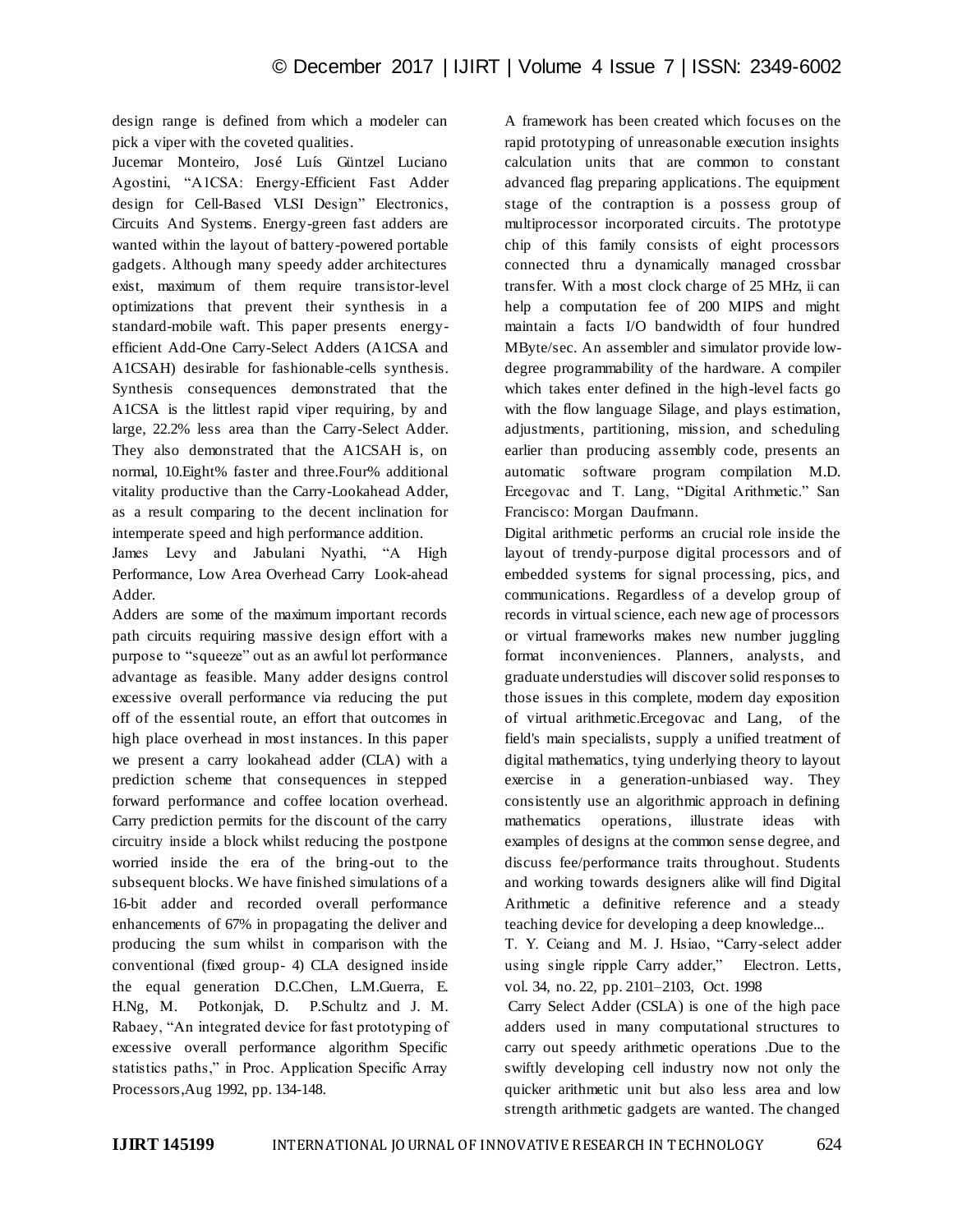CSLA structure has advanced using Binary to Excess-1 converter (BEC). This paper proposes an green approach which replaces the BEC the use of D latch. Experimental analysis indicates that the proposed structure achieves the 3 folded advantages in phrases of location, delay and energy.

May PhyoThwal, KhinHtay Kyi, and Swar Soe," Implementation of Adder-subtracterDesign with Verilog HDL" World Academy of Science, Engineering and generation.

According to the density of the chips, designers are looking to positioned so any facilities of computational and storage on unmarried chips. Along with the complexity of computational and storage circuits, the designing, trying out and debugging grow to be an increasing number of complicated and luxurious. So, hardware layout might be built by way of the usage of very excessive velocity hardware description language, that's greater efficient and cost powerful. This paper will focus on the implementation of 32-bit ALU layout based totally on Verilog hardware description language. Adder and subtracter function efficaciously on both unsigned and superb numbers. In ALU, addition takes most of the time if it makes use of the ripple-convey adder. The general method for designing rapid adders is to reduce the time required to shape bring alerts. Adders that use this principle are known as bring look- in advance adder. The bring appearance-ahead adder is to be designed with combination of 4-bit adders. The syntax of Verilog HDL is just like the C programming language. This paper proposes a unified approach to ALU layout in which each simulation and formal verification can co-exist.

#### III. ADDER ENHANCEMENT TECHNIQUES

The RCA has a finite postpone in obtaining the end result, due to the fact the convey needs to be transmitted from one degree to some other level. Hence, to increase the speed of the adder, faster bring generation techniques must be used.

These Techniques improves the speed of the adder, but however it increases the region. Some of the techniques are:

- Carry Skip Adder
- Carry Select Adder
- Carry Look-ahead adder

A Carry Skip Adder (otherwise called a bringsidestep adder) is a adder execution that enhances the put off of a swell convey adder with little exertion in contrast with different adders. The improvement of the worst-case put off is executed with the aid of the usage of several bring-skip adders to form a blockdeliver-skip adder.

The worst case for a simple one stage carry-rippleadder happens, whilst the propagate-condition is real for every digit pair (Ai, Bi). Then the deliver-in ripples through the n-bit adder and appears as the deliver-out after.





Figure 3.1: 16-Bit Carry Skip Adder

The carry skip adder uses some setup to block the carry propagation. In a setup if the bits of the operands A, B are different in all the positions with respect to each other, then the carry need not be generated. A special setup is defined as block propagation of carry  $BP = pi$ 

If  $BP = 1$  then Cin need not be propagated through the adder block. Instead it can be directly transmitted through a MUX to the next block. However if  $BPi = 0$ then the cin needs to be propagated through the adder block.

Give K1 a chance to be the time required by the help flag to engender through the viper circuit and K2 be the proliferation deferral of the MUX. At that point the calculation time is given by

T=2(P-1) K1+ (M-2) K2

Where P= Number of adder elements in each block M= Number of blocks

N= Number of bits



Figure: 3.2: Example of 4-bit Carry Skip Adder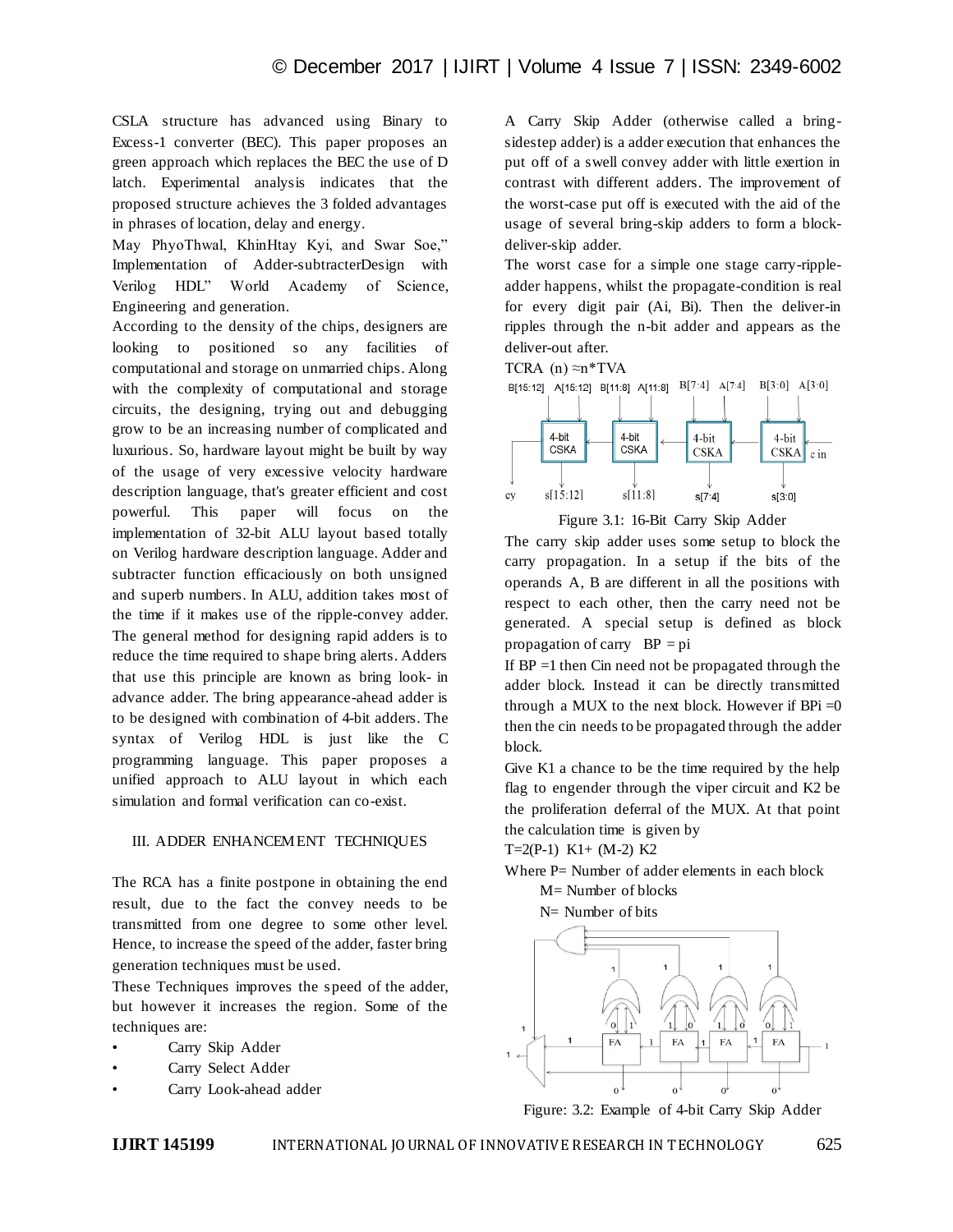The Carry Select Adder typically includes ripple deliver adders and a multiplexer. Adding two n-bit numbers with a carry-pick out adder is finished with two adders (therefore ripple bring adders) in an effort to carry out the calculation twice, one time with the belief of the deliver-in being zero and the other assuming it'll be one. After the two effects are calculated, the perfect sum, in addition to the appropriate bring-out, is then selected with the multiplexer as soon as the proper bring-in is understood.

The variety of bits in each carry select block can be uniform, or variable. In the uniform case, the surest put off happens for a block size of  $\sqrt{n}$ . Whenever variable, the square size need a deferral, from expansion inputs An and B to the do, indistinguishable to that of the multiplexer chain fundamental into it, all together that the perform is computed no ifs ands or buts in time. The deferral is gotten from uniform measuring, wherein the best number of finish snake factors as per piece is same to the rectangular foundation of the scope of bits being included, considering that with an end goal to yield a same amount of MUX delays.



Figure 3.3: 16-bit Carry Select Adder

A sixteen-bit Carry Select Adder with a uniform block size of 4 may be created with 3 of these blocks and a four-bit ripple carry adder. Since convey-in is known at the beginning of computation, a bring choose block isn't always wanted for the primary four bits. The put off of this adder might be 4 complete adder delays, plus 3 MUX delays.

When the overall-adder postpone is identical to the MUX postpone, which is not going. The total delay is two full adder delays, and four MUX delays. We try to make the delay thru the 2 deliver chains and the delay of the previous stage bring identical.

Considering an Example of 8-bit CSLA by using binary bits.



Figure: 3.4: Example of 8-bit CSLA

A Carry Look-beforehand Adder (CLA) or speedy adder is a kind of adder utilized as a part of computerized precise judgment. A supply-appearance Ahead adder enhances speed through method for diminishing the measure of time required to choose bring bits. It might be appeared differently in relation to the less perplexing, however ordinarily slower, swell pass on adder for which the pass on bit is computed nearby the whole piece, and each piece need to hold up till the past convey has been figured to start ascertaining its own end final product and bring bits (see adder for component on swell pass on adders). The convey look Ahead adder figures one or more prominent bring bits before the aggregate, which diminishes the hold up time to ascertain the surrender final product of the bigger charge bits. The under figure suggests the primary constructing block of CLA for four-bit with technology & propagation functions.



Figure: 3.5: 4-bit CLA with generate & propagate A ripple-deliver adder works within the same way as pencil-and-paper techniques of addition. Starting on the rightmost (least big) digit function, the two corresponding digits are brought and a result received. It is also viable that there may be a carry out of this digit role (for instance, in pencil-and-paper methods, "nine+5=4, bring 1"). Accordingly, all digit positions other than the rightmost want to don't forget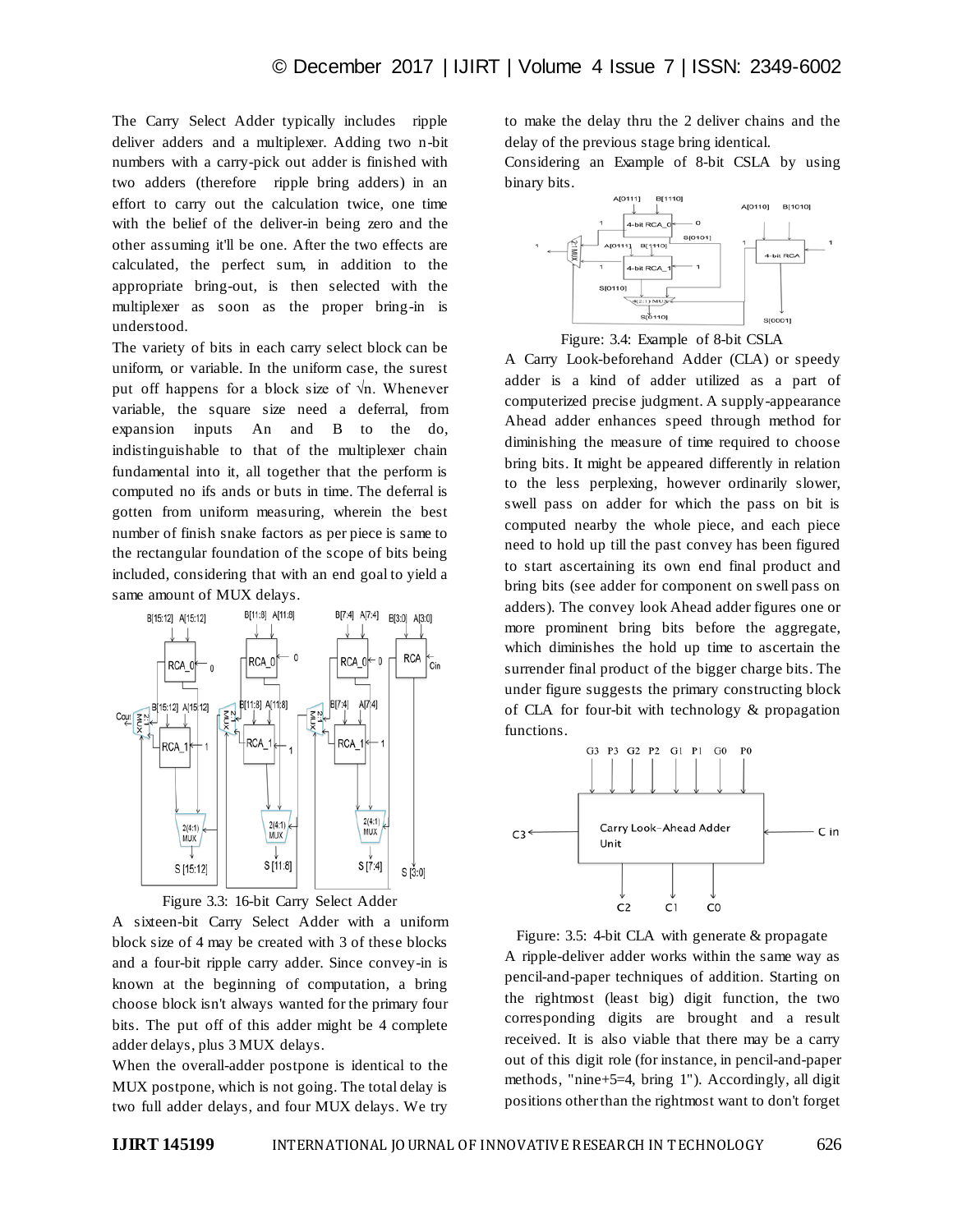the possibility of getting to feature an additional 1, from a convey that has are available from the subsequent position to the right.

This method that no digit role will have an definitely final cost until it's been mounted regardless of whether a convey is rolling in from the correct. In addition, if the total without a convey is 9 (in penciland-paper methodologies) or 1 (in double science), it isn't even feasible to advise regardless of whether or no longer a given digit position goes to pass on a convey to the situation to its left side. Even under the least favorable conditions, when an entire arrangement of totals comes to ...99999999... (In decimal) or ...11111111... (in parallel), nothing might be found at all until the point when the expense of the convey rolling in from the correct is comprehended, and that pass on is at that point engendered to one side, with extra special care, as every digit position assessed "9+1=0, bring 1" or "1+1=zero, pass on 1". It is the "undulating" of the convey from appropriate to left that gives a swell convey snake its name, and its gradualness. While including 32-bit whole numbers, for instance, recompense wants to be made for the open door that a pass on might need to need to swell by means of every last one of the 32 one-piece adders.

Convey look prior relies upon subjects:

1. Calculating, for each digit position, regardless of whether that position will proliferate a convey in the event that one roll in from the best possible.

2. Combining these ascertained esteems that enables you to conclude speedy whether, for every association of digits, that foundation will proliferate a convey that is accessible in from the correct.

Assuming that association of four digits are Chosen. At that point the succession of exercises is going something like this:

1. All 1-bit adders ascertain their belongings. At the same time, the appearance ahead contraptions play out their estimations.

2. Suppose that a convey emerges in a specific association. Inside at most 5 door postpones that convey will develop at the left-hand surrender of the foundation and start spreading through the gathering to one side.

3. If that convey goes to propagate all of the way via the next organization, the look in advance unit will have already got deduced this. Accordingly, earlier than the deliver emerges from the subsequent

organization, the appearance beforehand unit is immediately (inside one gate postpone) able to tell the next group to the left that it's miles going to get hold of a deliver and, at the equal time, to inform the subsequent appearance in advance unit to the left that a bring is on its manner.

For very massive numbers (hundreds or even lots of bits), look beforehand deliver logic does not become any greater complex, due to the fact more layers of terrific businesses and brilliant businesses can be brought as important. The growth inside the quantity of gates is also slight: if all the group sizes are four, one could end up with one 0.33 as many appearance ahead bring devices as there are adders. However, the "slow roads" on the way to the quicker stages begin to impose a drag at the complete gadget (for instance, a 256-bit adder may want to have as much as 24 gate delays in its carry processing), and the mere bodily transmission of indicators from one give up of a long variety to the opposite begins to be a trouble. At these sizes, convey-keep adders are optimum, due to the fact they spend no time on deliver propagation in any respect.

The following is the sixteen-bit CLA Block by using Propagate & generate capabilities, P & G respectively.



Figure:3.6:16-bit Carry Look-ahead Adder

#### IV. RESULTS



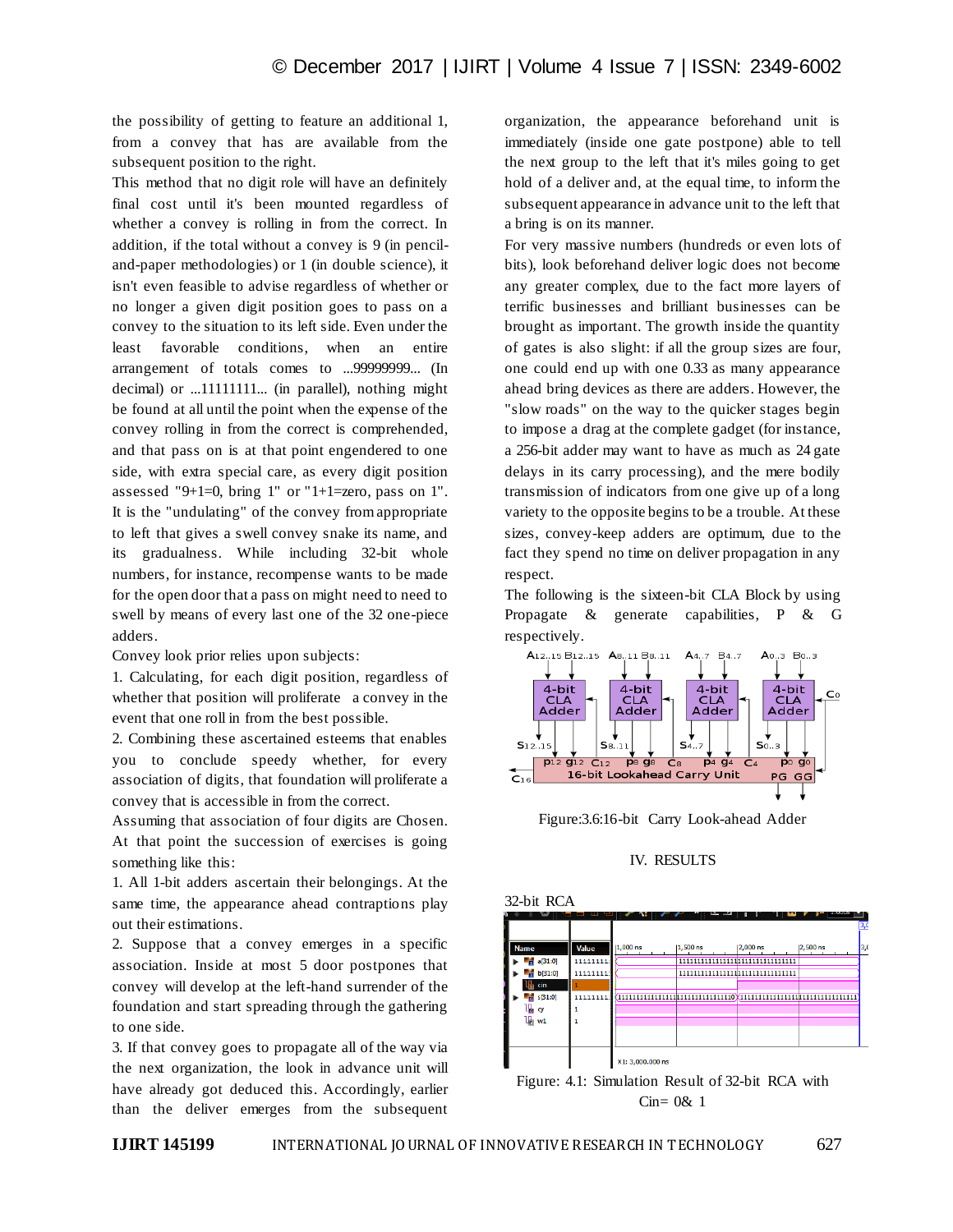











### VI. CONCLUSION

A design and implementation of Verilog HDL based 32-bit addition with different adders was presented. Verilog HDL, a Verified Logic Hardware Description Language, was used to model and simulate. In future, this particular work can be extended from 32-bit to 64-bit. It is a skillful challenge for us to perform addition by using the proposed system .i.e., COMBINATION OF CSA & CSLA.

## REFERENCE

- [1] P.Prashanti and B.Rajendra Naik, "Design and Implementation of High Speed Carry Select Adder", International Journal of Engineering Trends and Technology (IJETT), Vol. 4, Issue 9, pp. 3985-3990, Sept. 2013.
- [2] N. Banerjee, A. Raychowdhury, K. Roy, S. Bhunia, and H. Mahmoodi "Novel Low-Overhead Operand Isolation Techniques for Low-Power Datapath Synthesis", IEEE transactions on very large scale integration (VLSI) systems, Vol. 14, No. 9, Sept. 2006.
- [3] L. Benini, P. Siegel, and G. De Micheli, "Automatic Synthesis of Gated Clocks for Power Reduction in Sequential Circuits," IEEE Design Test Computer Magazine, Vol. 11, No. 4, pp. 32–40, 1994.
- [4] M. Alidina, J. Monteiro, S. Devadas, A. Ghosh, and M. Papaefthymiou, "Precomputation based Sequential Logic Optimization for Low Power," IEEE Trans. VLSI Systems, Vol. 2, No. 4, pp. 426–436, 1994.
- [5] Yunlong Zhang, et. al., "Automatic Register Transfer level CAD tool Design for Advanced Clock Gating and Low Power Schemes" International SoC Design Conference (ISOCC), pp. 21-24, 2012.
- [6] Anantha P. Chandrakasan, Robert W. Brodersen, "Minimizing Power Consumption in Digital CMOS Circuits", proceedings of the IEEE, Vol. 83, No. 4, April 1995.
- [7] Ramkumar B., Kittur, H.M. and Kannan P. M., "ASIC Implementation of Modified Faster Carry Save Adder," Eur. J. Sci. Res., Vol. 42, No. 1, pp. 53–58, 2010.